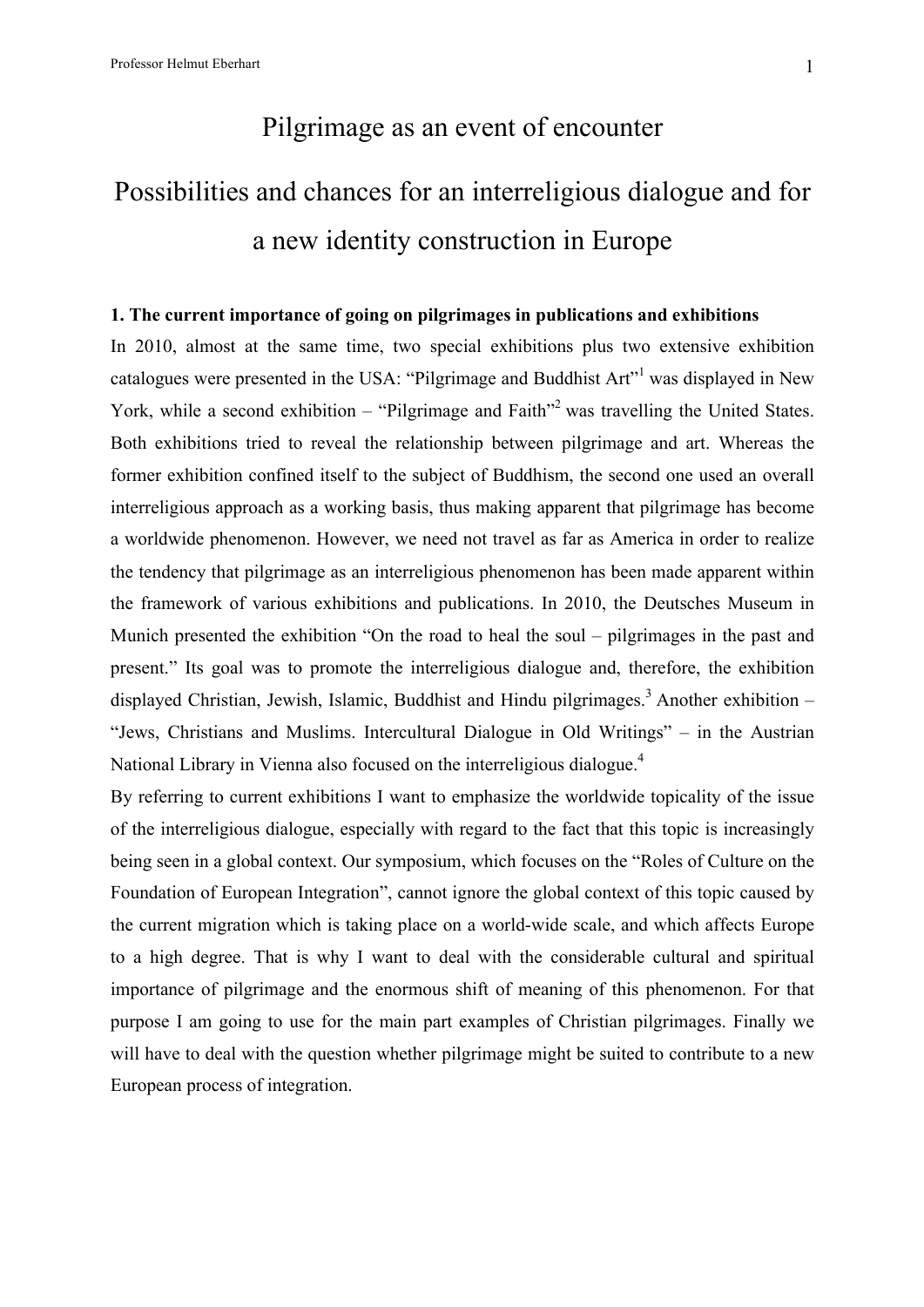Professor Helmut Eberhart 2

#### **2. The semantic meaning of the term and its current use**

*Starting signal for a 'pilgrimage of variety'* wrote an Austrian newspaper<sup>5</sup> at the beginning of the event from the  $7<sup>th</sup>$  to the  $8<sup>th</sup>$  September 1996, which took place in Mariazell on the initiative of the Austrian Bishops' Conference. In this connection the media interest did not focus on the term "pilgrimage" but on the fact that the future of the Catholic church in Austria would be discussed. And so this *pilgrimage of variety* can be understood as a metaphor for a more pluralistic way of thinking within a common catholic church. At the same time - even if it was not intended - the *pilgrimage of variety* also showed a pluralistic definition of the term "pilgrimage", including the fact that the bishops were inviting the faithful to speak about the future of the Austrian church at the country's most famous place of pilgrimage. An event, which could have taken place anywhere else, is becoming a "pilgrimage" simply because of the chosen venue!<sup>6</sup>

In June 1994 Austria had to vote about membership of the European Union. At that time, the social democratic politician Brigitte Ederer, as permanent secretary was responsible for EUaffairs. She had promised to go on a pilgrimage from Vienna to Mariazell (a journey of about 150 km) if more than 51,5% of the Austrians would vote for membership. As we know, more than 66% were in favour. On July  $8<sup>th</sup>$ , 1994, the permanent secretary left on her pilgrimage.<sup>7</sup> But was this really a pilgrimage? Her hike was in the limelight. Newspapers, radio and TV accompanied Ederer's walk to Mariazell. But Ederer was a social democratic politician! So the press reports about the media circus were accordingly ironic. A well-known newspaper stated that a big mistake was being made saying: *It's easier for a camel to go through the eye*  of a needle than for a social democratic politician to go on a pilgrimage to Mariazell. <sup>8</sup>A church orientated newspaper simply refused to talk about "pilgrimage" in the context of Ederers walk and spoke rather about a "bet", which Ederer had made good with her walkingtour to Mariazell. $9$  However, the formal setting for a traditional pilgrimage seemed to be in place - she had promised a pilgrimage and had made good her promise by her walking tour to Mariazell and by visiting the church. To accuse her of lack of attitude of mind, or of having been too much in line with the media requirements, would be tantamount calling other kinds of pilgrimages into question also.

In my opinion these two examples clearly demonstrate the problems of using the term "Pilgrimage" in our postmodern society.

And here, in my opinion, we are confronted with a basic problem. The church and - which is more relevant for us - also the catholic public discourse seem to define pilgrimage and its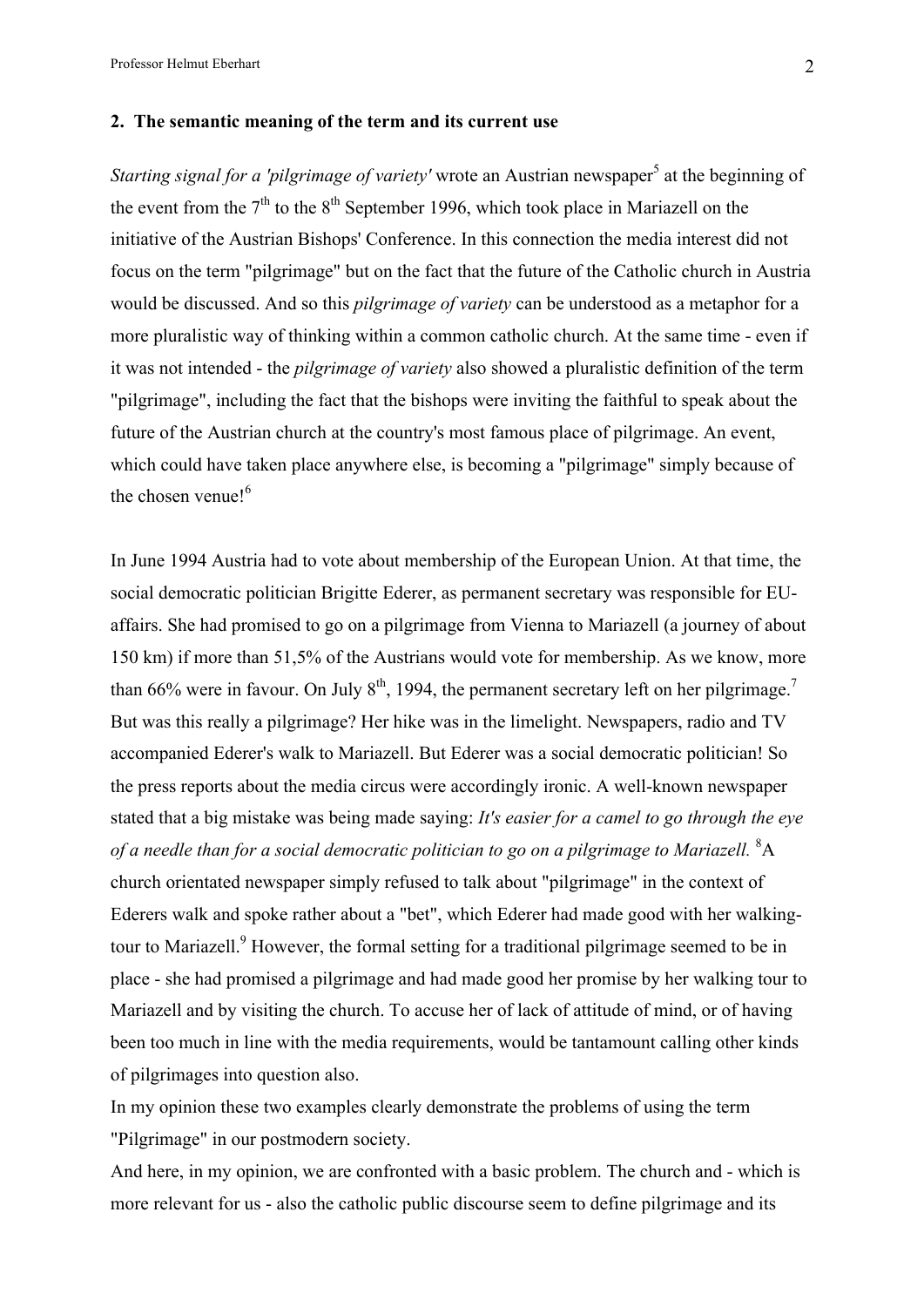symbols from a pragmatically theological point of view, including also a certain abandonment of ritual behaviour.

On the other hand we are faced with rituals, which in some cases seem to have lost their traditional meaning and contents, but, nevertheless, can be regarded from a cultural scientific point of view as a pilgrimage, and perhaps can be described - following the Austrian Folklorist ant Ethnographer Leopold Schmidt - as *custom without faith*.<sup>10</sup>

However, it is not only the church who bestows a modified quality on the term 'pilgrimage'. In common discourse he have got used to perceive the terms "to pilgrim" and "go on a pilgrimage" in a mundane context. Just think of the rituals taking place when people visit Elvis Presley's grave in Memphis (USA) or think of all the rituals in connection with the death of "Lady Di" or with a visit to her gravesite in Althorp  $(GB)$ .<sup>11</sup> Apropos – meanwhile we have come to use this term in a totally secular context: we pilgrimage to a concert, to a shopping centre etc.

#### **3. The current topicality of 'going on a pilgrimage'**

After having dealt with the semantic importance of "going on a pilgrimage" in its current use, I want to investigate its topicality for our society. In my introduction I have already referred to the importance of pilgrimage in exhibitions all over the world. To what extent is this importance true for the people concerned? Have pilgrimages really become as topical as it has been made apparent by books and exhibitions?

On my institute I have dealt with a number of smaller and larger relevant projects over the past ten years. One project was a large one, which lasted for two years (2001 to 2003) and which was funded by the Österreichischer Forschungsfonds (Austrian Research Fund). This project investigated pilgrimage in post-modernism using examples from the Austrian federal province of Styria. Hypothetically we could well have proceeded from a larger number. However, the dynamics of the pilgrimage movement somehow surprised us. Let me explain by presenting some facts: at the beginning of our study we made an inquiry in 388 Styrian parishes (at this time 245 parishes had their own priest, 143 parishes were served by a priest from another parish). Altogether 245 parishes were part of our investigation. We were surprised by the result.<sup>12</sup>

Only 13 parishes did not organise any pilgrimages. Two thirds of the pilgrimages which occurred in the other parishes are one-day pilgrimages. About half of the pilgrimages are bus tours; one third of the pilgrimages are foot pilgrimages. For the rest of the pilgrimages people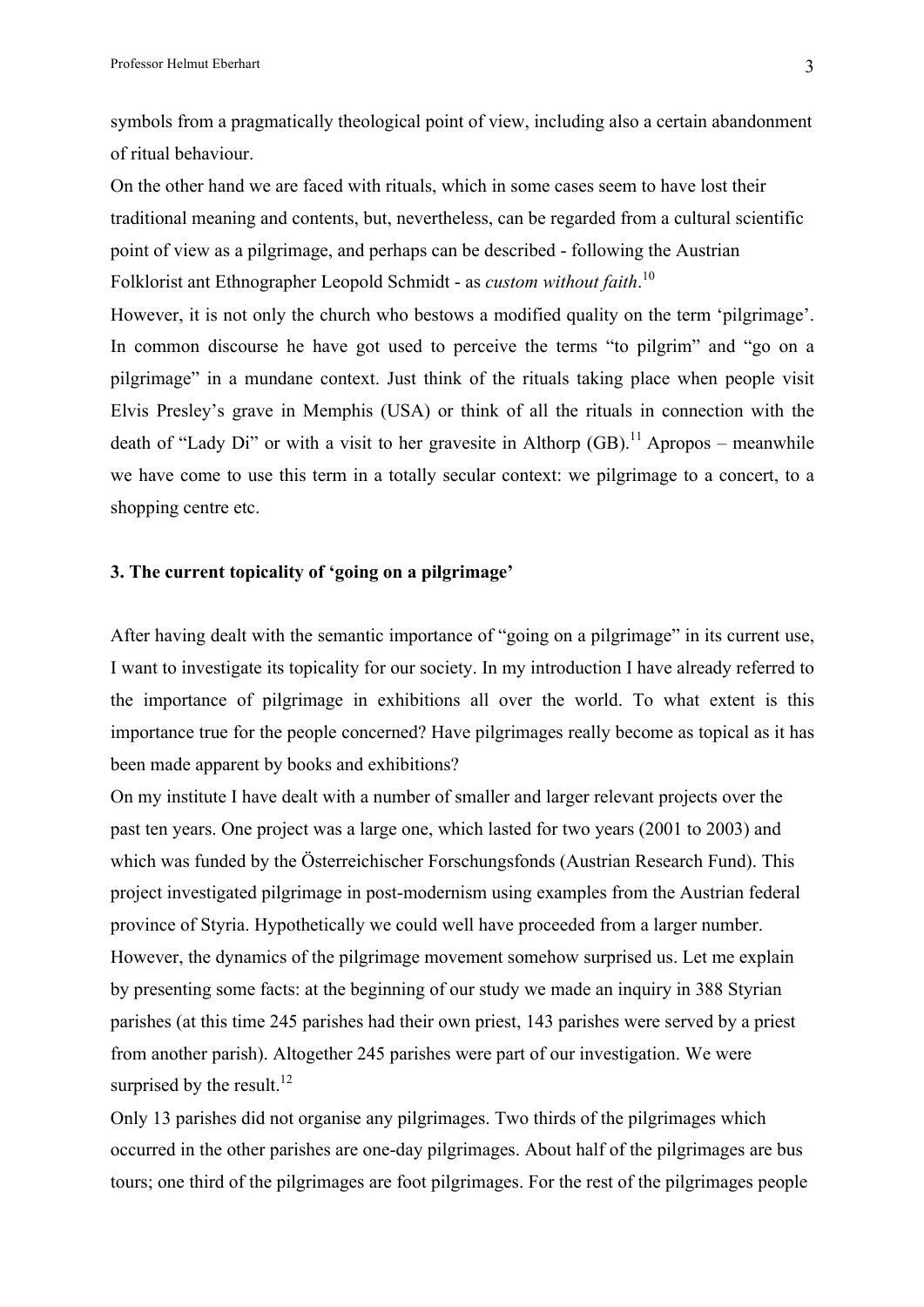use various means of transport, such as the bike, the motorbike, the train, the tractor, the horse, inline-skates, cross-country skis and the aeroplane. Technical facilities are integrates into the cultural pilgrimage system quite naturally thus elucidating the relevance of the pilgrimage to the present. $13$ 

There are further remarkable facts: About 75 % of all pilgrimages developed within the past 30 years. Not even 10 % can be referred to as traditional pilgrimages, which began before 1900.14

A cultural pattern which had become a mass phenomenon in the Middle Ages and during the late Baroque and which became practically insignificant during the 50s and 70s was rediscovered in the late 70s. Today this pattern will serve as a classic example for the fact that traditions are very much alive in the present

A further highly topical example: In May 2004 the famous Austrian pilgrimage center Mariazell was visited by about 80,000 pilgrims who wanted to attend the Day of Central European Catholics. A local parish magazine called it an "Event of Encounter" and the event itself had as its motto "Pilgrimage of Peoples". Nothing can demonstrate more clearly the new definition of the term pilgrimage than this motto. It is not important to reach a place of pilgrimage on a traditionally defined day, influenced by more or less traditional motives: it is about the contribution the Church can make in order to support the international understanding. In other words: Mariazell invites the acceeding countries, especially those of Central Europe, to gather under the sheltering cape of the Magna Mater Austriae – just like in the times of the Habsburg Monarchy. It must be pointed out that since the fall of the Iron Curtain a large amount of pilgrims to Mariazell is coming from the acceeding countries in Central and Eastern Europe.<sup>15</sup>

I would like to mention another example of how pilgrimage is used apart from its original purpose. The pilgrimage and historical paths of pilgrimage will be used to construct a new, common European identity. "Europe and its Citizens. The first pilgrims created paths of unity where the European roots are located and can be experienced" – thus runs the title of a homepage, which introduces within the scope of the additional course *European Studies* at RWTH Aachen ( Rheinisch Westfälische Technische Hochschule in Aachen) the project Socrates Comenius. The project which lasted from 1997 to 1999, focused on the *"European Christian pilgrims in the Middle Ages as a factor getting something in motion and as a uniting element between the European peoples".* Schools from different countries have cooperated in order to investigate the phenomenon of pilgrimages under historical and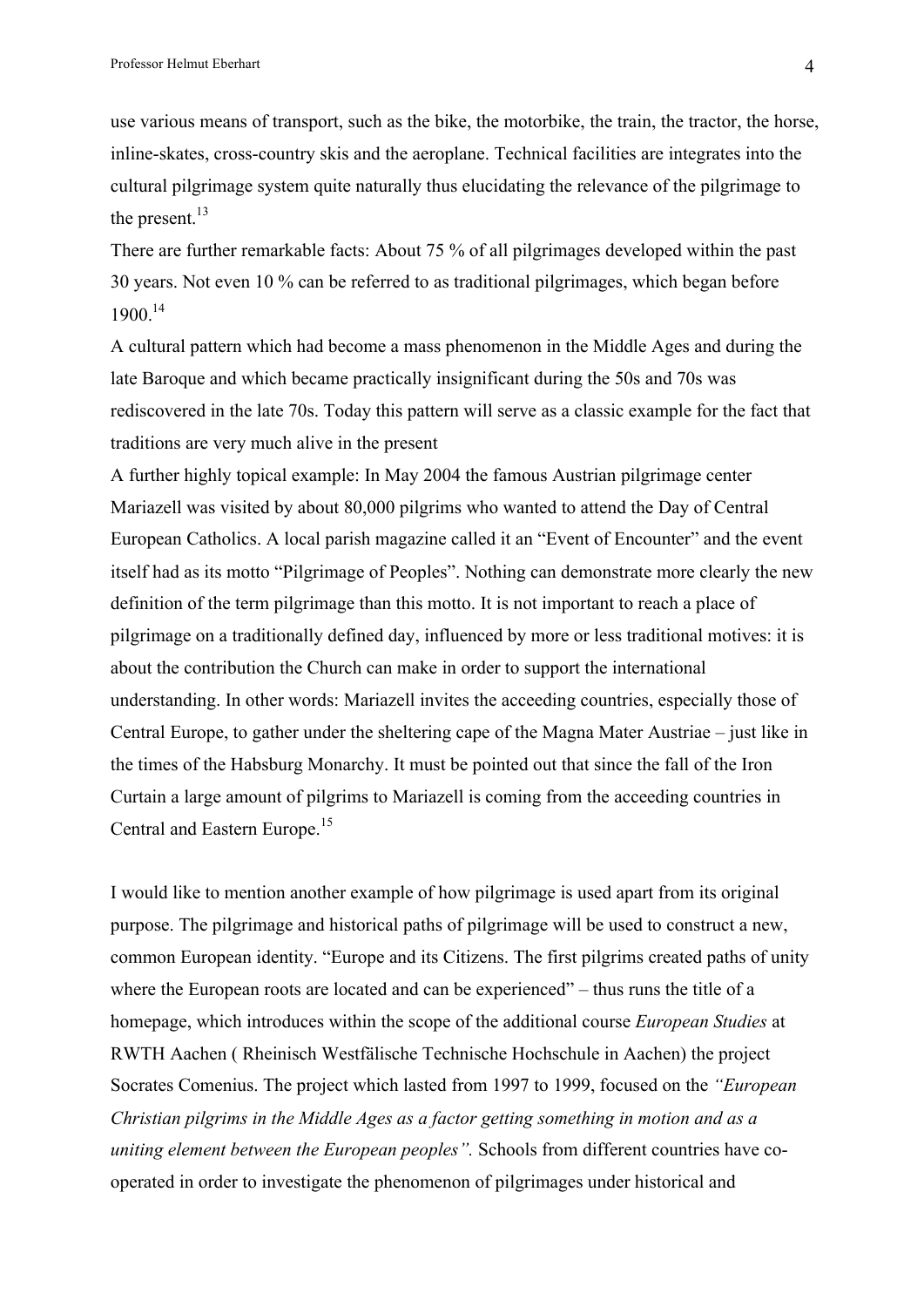sociocultural aspects and "by walking along the medieval paths of pilgrimage they have become themselves EU-citizens of a new Europe".<sup>16</sup>

So far I have argued from the viewpoint of the Christian pilgrimage and I think that I have been able to demonstrate the topicality of this issue. But I also want to refer to the great popularity pilgrimage is enjoying worldwide: During a working visit in Japan in 2006, I was able to discuss with colleagues the enormous importance of a pilgrimage around the Japanese island of Shikoku. In 2007 I was offered the possibility to lecture at Wuhan University in China and there I discussed the topic of pilgrimage with many students from various Asian countries. The boom of pilgrimage proved right everywhere!!

From the Christian-European point of view the orientation of the Protestants towards pilgrimage is remarkable! In the autumn of 2010 I was invited to a congress in Germany and I was requested to speak about pilgrimage. Remarkably enough, this congress had been organised by Protestant groups. In this context it is important to know that Martin Luther hated any kind of pilgrimage and condemned it as "countless reason for sin"!<sup>17</sup>

#### **4. Theoretical approaches**

Now I want to refer to a central notion why modern people are attracted by places of pilgrimage, namely spirituality. – Spirituality in the sense of the Vienna psychiatrist and therapist Alfred Längle, which means that our mind is open for a stratum that carries us.<sup>18</sup> *"We are permanently on call, permanently mobile, so that we can hardly straighten out our thoughts. Equipped with artificial limbs, such as a mobile phone, a walkman, a pair of headphones, ... this new human being, who is networked with the whole world, is able to pull out a weapon at any moment, thus showing a striking resemblance with a soldier who is constantly in action at the front. Nietzsche says that exhaustion and overwork are the modern vices. Constantly fighting phantoms, we sustain injuries which are not calculable, thus suffering from every-day injuries instead of war injuries".* These lines we find in Pascal Bruckner's revealing book "Verdammt zum Glück" ("Damned to be happy").<sup>19</sup> The pilgrimage offers an opportunity to straighten out our thoughts, to be released, even though only for a limited period of time, from the concatenation of every-day life. Experiencing one's body and nature plays an essential role when we compose ourselves. Spirituality only makes sense if it connects experiences and unites mind, heart and body. Spirituality does not necessarily mean believing in God or in a god, but refers to the yearning for a human wholeness, and, therefore, it looks out for methods to achieve this aim. Yet it is possible that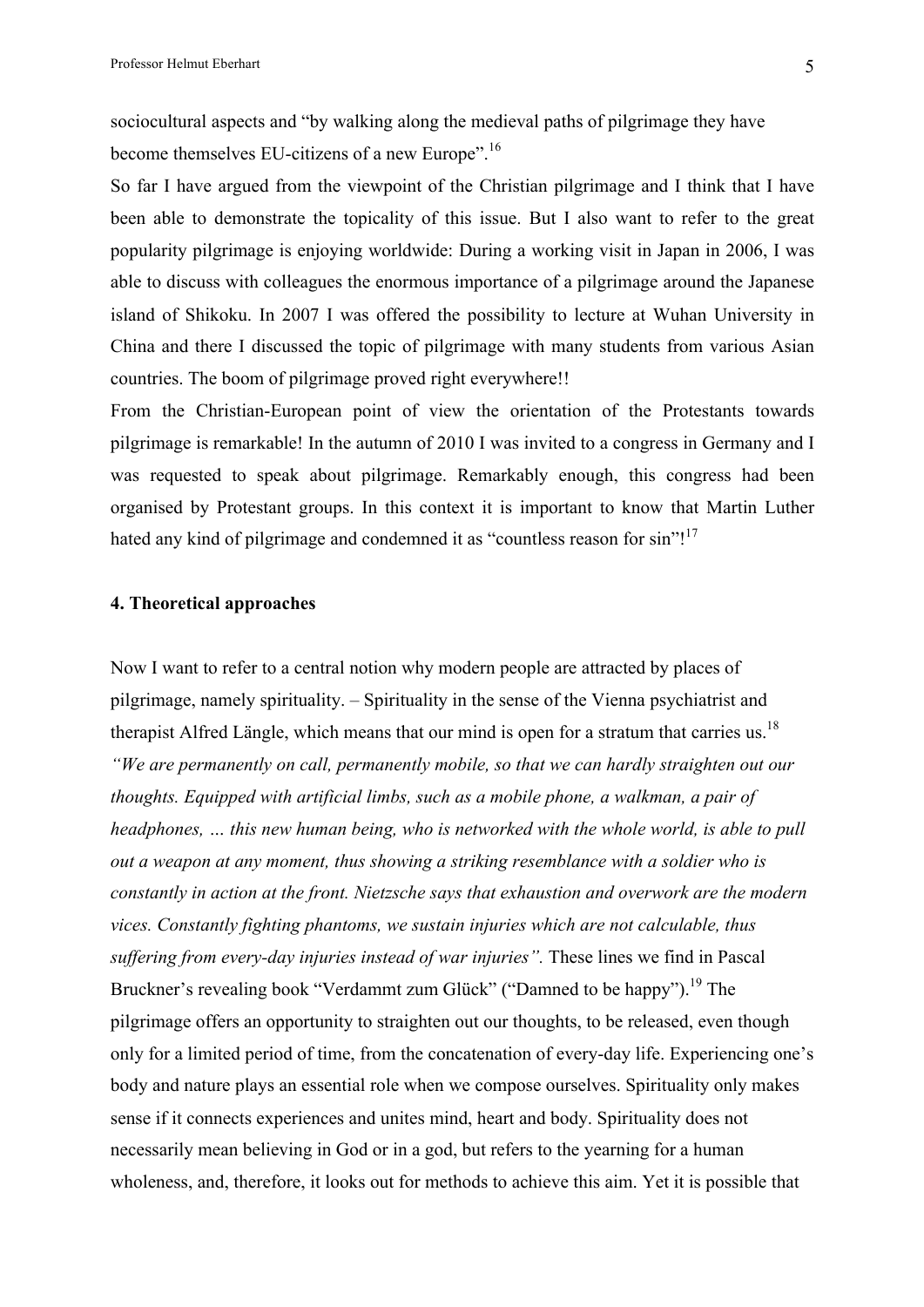this wholeness will remain fragmentary. Looking out for wholeness is a reaction to the fragmentation of the areas of life in modernism. Our world is split up in a world of work and efficiency and in a counter-world of the private.

The yearning for spirituality is only one aspect of the popularity of pilgrimages; the other aspect is the yearning for community.

The sensitive interplay of being alone with one's self and the security of the group are an essential experience for most of the pilgrims – only a few of them would set out alone for a walking pilgrimage. The size of the groups varies to the same extent as does the individual notion of the number of participants we feel comfortable with. Most of the groups consist of 10 to 20 some of 30 to 50 persons. Even though individuals join only temporarily in order to do something together, this gives them the impression of forming a relatively stable community, says the German sociologist Hans Georg Soeffner.<sup>20</sup>

So, when participating in today's pilgrimages, we find the whole spectrum of people who are in quest for a meaning of life , devout Catholics and Protestants, esoterics of various colours, and agnostics, even Buddhists or Muslims.

I have tried to sketch the pilgrimage as a highly topical and diverse phenomenon, whose importance is increasing. This fact seems to be at variance with the notion of an increasing secession from the church and the growing secularization of society. On the other hand, however, it has long been evident that the rediscovered yearning for spiritualism and a new mythology involving auratic places (places with an aura), to which pilgrimage centres also belong, come to the fore more and more. Psychologists explain this phenomenon as a *compensatory opposite world to a prevailing mood of modern man. 21*

Several years ago the German Ethnographer Martin Scharfe referred to a certain mechanism of compensation, which he declared to be culture producing in a certain way. Arguing against the compensatory approach of the German philosopher Joachim Ritter from the early sixties<sup>22</sup>. Scharfe criticized the museums. In his opinion they only compensate for some cultural lack of our industrial society, which means that the museums consider their sole task to be the preservation of cultural possessions lost in reality. They want to show the ideal world as a help against the situation of life. $^{23}$ 

In my opinion, the present search for the meaning of life, leading especially young people toward to spiritualist ideas, has one of its most important roots in a certain cultural and spiritual lack. In this context religion is a method for self discovery, but of course, it should be noted that Christianity has long since lost its monopoly also in the Christian occident.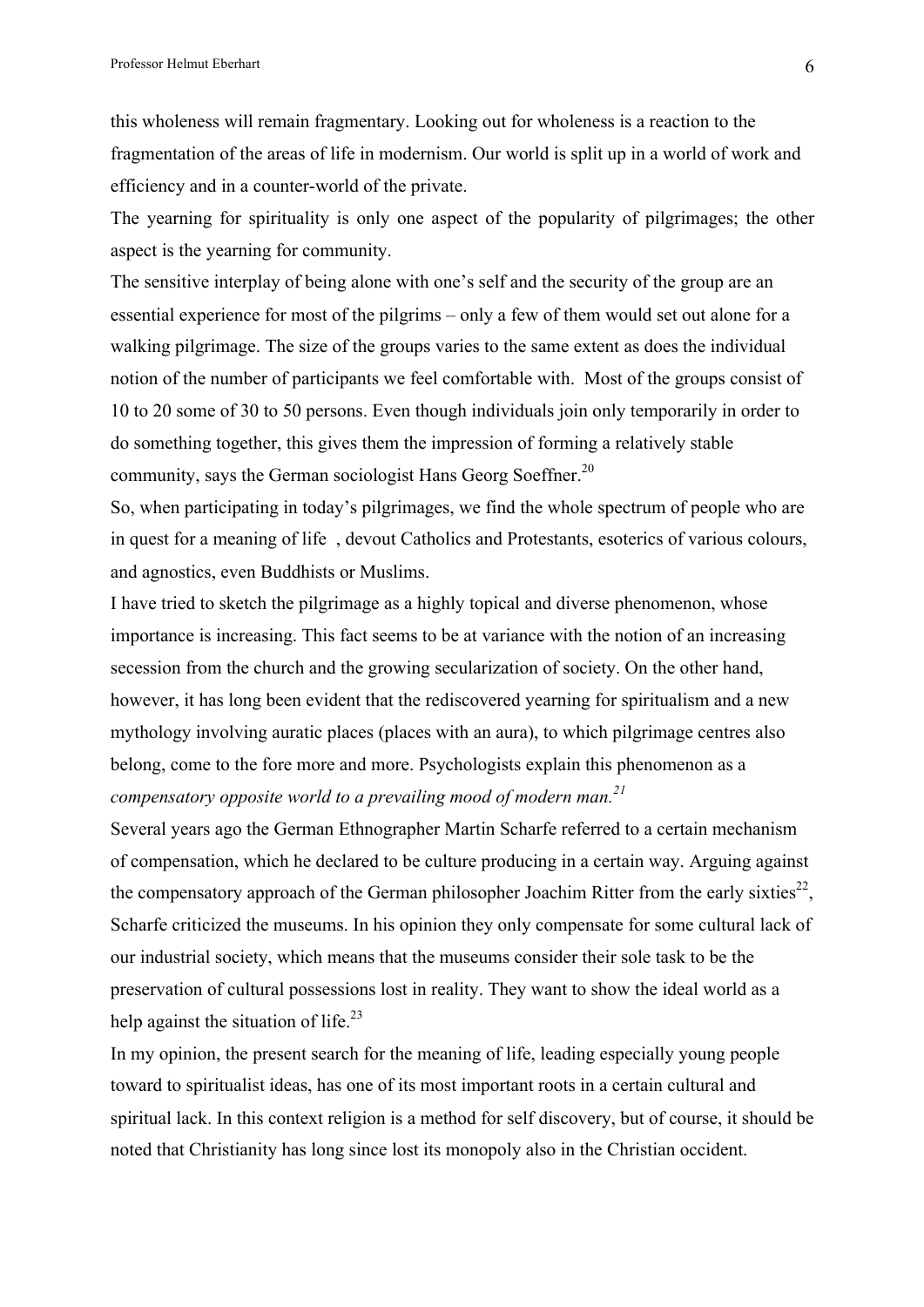Professor Helmut Eberhart 7

In this kind of situation pilgrimage can have a dual significance. First of all, through the pilgrimage church, e.g. Mariazell, which could be a place of self discovery (even without sharing catholic symbols), and secondly by integrating the world of symbols of catholic customs through the pilgrimage itself. Psychologists regard regular repetition prayers, as is customary at the traditionally performed pilgrimages on foot, as a *rediscovered psychotechnic*, a kind of meditation, *with or without an explicit connection with god, with the aim, to sort things out in ones own mind, to find peace*. <sup>24</sup> Herbert Benson, a cardiologist at Harvard University, emphasizes the effect of relaxation through regular immersion in prayers. The regular repetition of words or thoughts provokes a physiological reflex of relaxation. It is something like the "oh mani padme hum" in Tibet! $^{25}$ 

Folklorists and ethnologists notice this comeback of traditional cultures nearly everywhere, but it is a comeback the other way round. In my lecture the pilgrimage will serve as an example for making this comeback apparent. However, pilgrimage is not a cultural phenomenon which can only be placed in a particular region because it was at a very early stage that pilgrimage developed nearly global features. That is why we simply cannot reduce pilgrimage to the re-discovering of regions because there is more to it: It is not only the regions and regional traditions which meet the needs of modern people. The recourse to stabilising, supporting customs and rituals generally correspond to these needs thus completing people's homesickness for their regions.

### **5. Pilgrimage as a chance for gaining a new form of integration and a new identity construction**

I hope that I have succeeded in showing you that there is more to the term 'pilgrimage' than just revisiting an old religious tradition. Today 'pilgrimage revisited' helps people all over the world to ease their longings which ultimately originate from an economy-orientated, globalised world that offers people only little means of orientation. That is why pilgrimage has been constructed as a part of a counter-world that provides – at least temporarily – some security and stability. In the meantime the active participation in pilgrimages – mainly but not exclusively in walking pilgrimages – has become a part of identity construction for many people.

Over the past 20 years Europe has been facing an extraordinary wave of migration. People of the most different religious alignments as well as agnostics have come to Europe.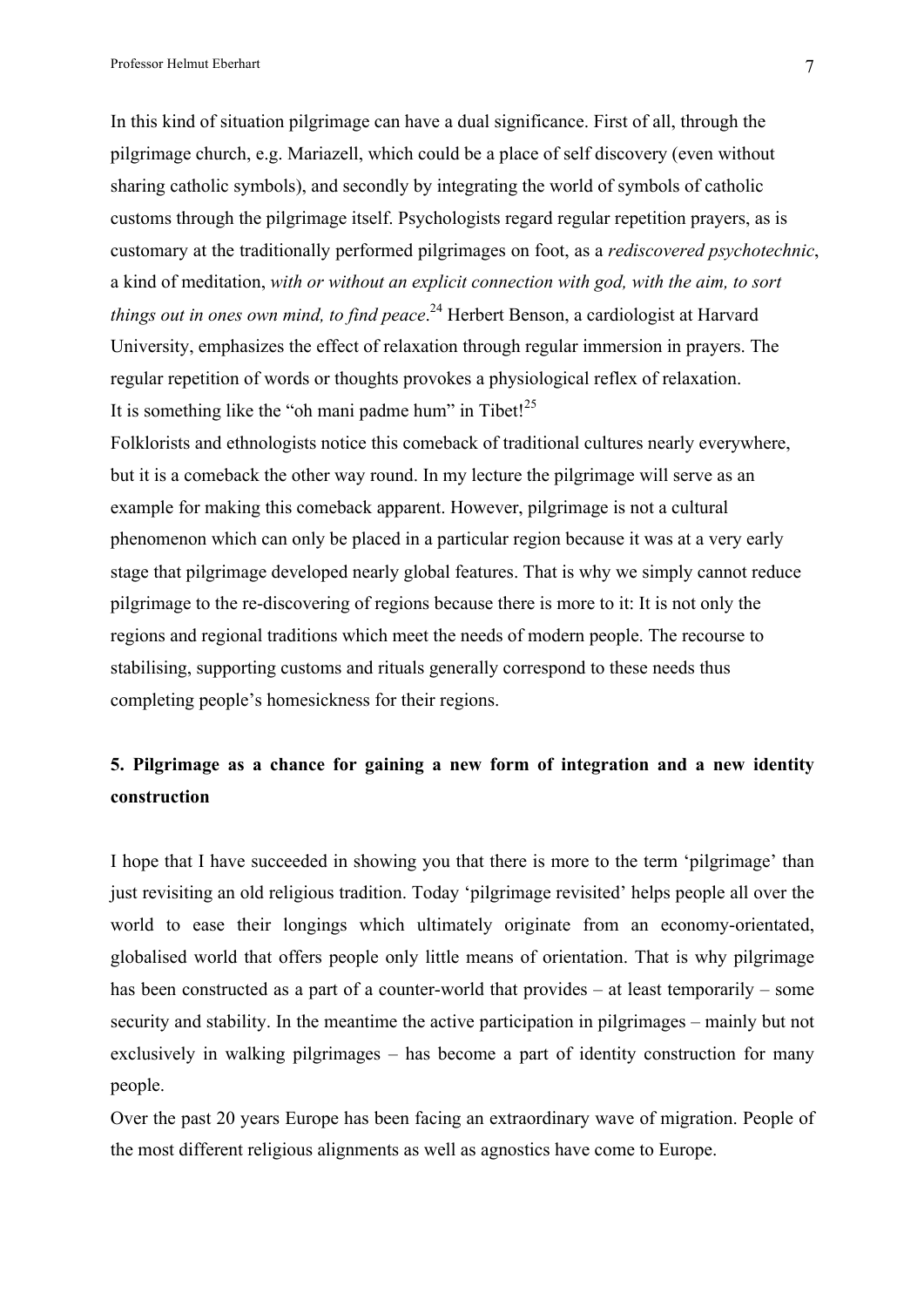When we realise that pilgrimage is a phenomenon which is practised by people beyond any religious orientation, and when we further realise that this phenomenon has already turned into a mass phenomenon, then we may draw the conclusion that pilgrimage and the aforementioned interreligious dialogue might well serve as a tool to promote a new European integration policy. Perhaps this tool should be used more frequently.

Thank you for your attention.

61 (2007), Heft 1, p.7-25.<br>
<sup>7</sup> Eberhart: Aspects of and Thoughts About, (see note 6), p.259.<br>
<sup>8</sup> Der Standard, July 9/10,1996, p.23.<br>
<sup>9</sup> Kleine Zeitung, July 10, 1996, see also: Romana Gabriel: Viele Wege führen nach M Eberhart and Heidelinde Fell (ed.): Schatz und Schicksal – Mariazell, Beiträge zur Landesausstellung 1996, Graz 1996, p.278.

<sup>10</sup> Leopold Schmidt, Brauch ohne Glaube. In: Leopold Schmidt: Volksglaube und Volksbrauch. Gestalten – Gebilde – Gebärden, Berlin 1966, pp.289-312.

<sup>11</sup> See: Christoph Daxelmüller: Maria und Lady Di – Tradition und säkulare Religiosität. In: Walter Brunner et al. (ed.): Mariazell und Ungarn. 650 Jahre religiöse Gemeinsamkeit (Veröffentlichungen des steiermärkischen Landesarchivs 30), Graz-Esztergom 2003, p.205-214; Marion Bowman: The People's Princess. Vernacular Religion and Politics in the Mourning for Diana. In: Gabor Barna (Ed.): Politics and Folk Religion (Papers on

the 3rd Symposium of SIEF Commission of Folk Religion in Szeged 1999), Budapest 2001, p.35-49.<br><sup>12</sup> Eberhart: Pilgrimage as an Event, (see note 6), p.14.<br><sup>13</sup> Ibid, p.14.<br><sup>14</sup> Ibid, p.22.<br><sup>15</sup> Stefan Krebs and Jörg Riemens quoted in: Rudolf Schenda: Wallfahrten. In: Martin Scharfe, Rudolf Schenda, Herbert Schwedt: Volksfrömmigkeit, Stuttgart 1967, p.76.

<sup>18</sup> See: Gabriele Ponisch: ..... dass wenigstens dies keine Welt von Kalten ist", Dissertation, University of Graz, Graz 2006, p.50.<br><sup>19</sup> Pascal Bruckner: Verdammt zum Glück, Der Fluch der Moderne, Berlin 2001.

<sup>20</sup> Hans Georg Soeffner: Die Ordnung der Rituale. Die Auslegung des Alltags 2, Frankfurt am Main 1992. p.115.<br><sup>21</sup> Heiner Barz: Meine Religion mach ich mir selbst! In: Psychologie heute 22 (1995), Heft 7, p.27.<br><sup>22</sup> Joac

Subjektivität, Sechs Aufsätze, Frankfurt am Main 1974, pp.105-140. <sup>23</sup> See Martin Scharfe: Aufhellung und Eintrübung. Zu einem Paradigmen- und Funktionswandel im Museum

1970-1990. In: Susanne Abel (ed.): Rekonstruktion von Wirklichkeit im Museum (Mitteilungen aus dem Roemer-Museum Hildesheim, Neue Folge 3), Hildesheim 1992, pp.53-65.<br><sup>24</sup> Barz: Meine Religion, (see note 21), p26.

<sup>&</sup>lt;sup>1</sup> Adriane Proser (ed.): Pilgrimage and Buddhist Art, New Haven und London 2010.<br><sup>2</sup> Virginia C. Raguin, Dina Bangdel, F.E.Peters (ed.): Pilgrimage and Faith - Buddhism, Christianity and Islam, Chicago 2010.

<sup>3</sup> Birgit Breitkopf et al.: Unterwegs für's Seelenheil. Pilgerreisen gestern und heute, Kurzführer durch die Ausstellung im Deutschen Museum in München, München 2010.

<sup>&</sup>lt;sup>4</sup> Juden, Christen und Muslime. Interkultureller Dialog in alten Schriften, Exhibition organized by the Austrian National Library, Vienna 2010. <sup>5</sup> Kleine Zeitung, Sept. 3, p.11.

<sup>&</sup>lt;sup>6</sup> The following presentation is based on several papers, which are completed for this presentation: Helmut Eberhart: Aspects of and Thoughts about Pilgrimage today on the Example of Mariazell: In: Anders Gustavsson und Maria Santa Montez; Folk Religion - Continuity and Change. Papers Given at the Symposium of the Commission of Folk religion in Portugal in September 1996, Lisboa 1999, p.259-266. Helmut Eberhart: Pilgrimage as an example for "the past in the present". In: Fabio Mugniani, Padraig Ó Héalaí, Tok Thompson (ed.), The Past in the Present. A Multidisciplinary Approach, Catania 2006, p.157-167; Helmut Eberhart: Überall ist Wallfahrt. Ein kulturwissenschaftlicher Blick auf ein wiederentdecktes Phänomen. In: Heiliger Dienst